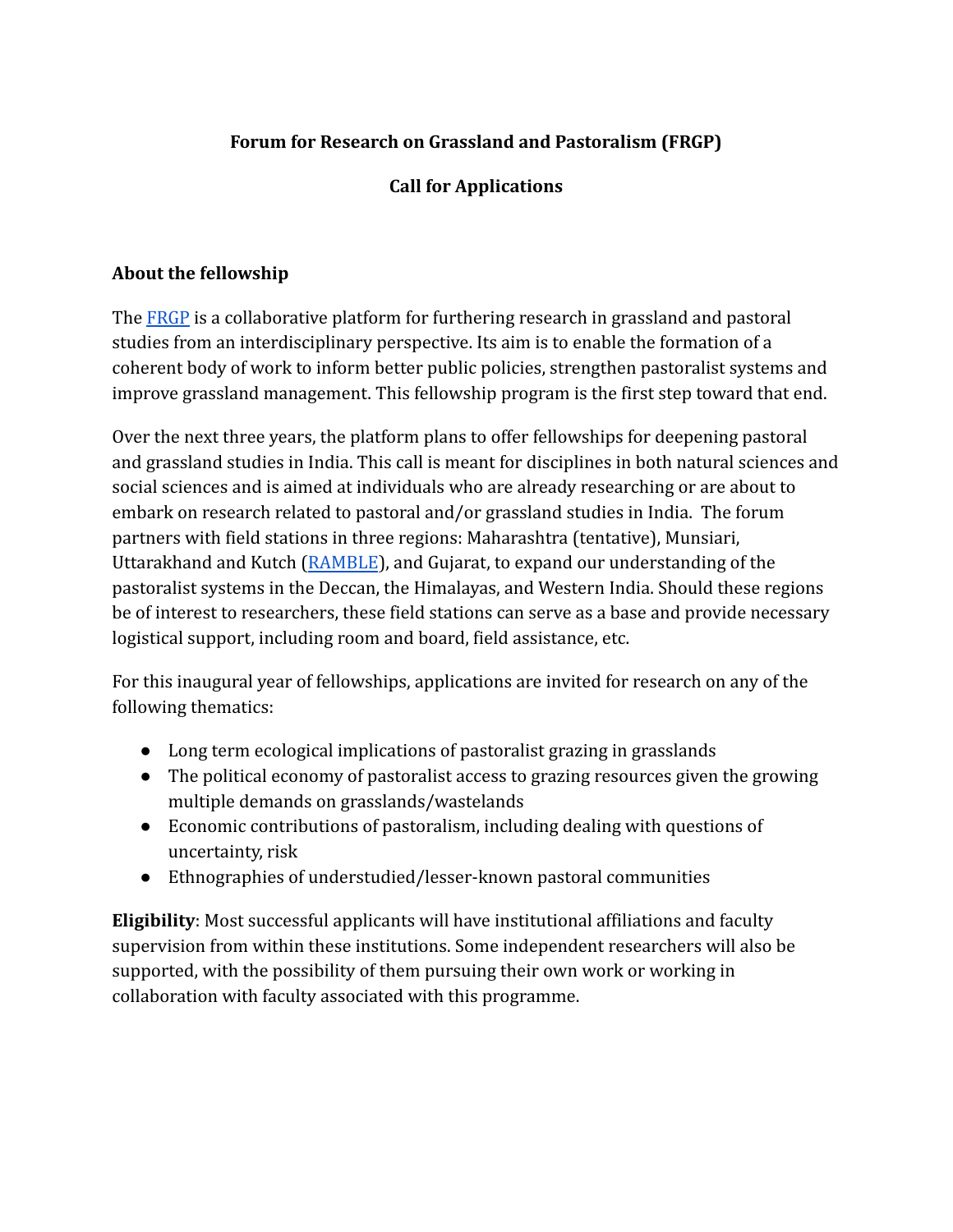#### **Types of fellowships** :

**Masters fellowships**: A small stipend will be provided along with support for fieldwork, travel, field guides/research assistants, and any necessary equipment required for fieldwork. We expect Master's students to carry out research along with the research themes and in the three regions mentioned above. Students will be expected to base themselves at one of our collaboratively managed field stations while conducting their fieldwork. Support could be provided for up to a year, as long as the fellowship period is spent doing fieldwork. The total support will be up to Rs. 2 lakhs.

**PhD fellowships**: Support will be provided for travel, modest lodging, fieldwork, field assistants, and equipment. Preference will be given to research proposals linked to the above research themes, although proposals that ask innovative research questions will also be considered. Students will have the option of basing themselves at one of the three collaboratively managed field stations, should the regions be of interest to their research. The fellowship amount will be up to Rs. 4 lakh per year. Support will be provided for up to three years, as long as the fellowship period is spent doing fieldwork. The annual renewal of the fellowship will be subject to performance review and timely submission of progress reports.

**Writing fellowships:** A monthly stipend will be provided to PhD students who are working in the area of pastoralism and grassland studies in India. This fellowship is for those students who are in the writing stage of their thesis and have completed their fieldwork. The fellowship amount will be up to Rs. 3 lakh and support will be provided for up to one year. The student should not be receiving funding from any other agency during the period of this fellowship.

**Civil society fellowships**: Individuals who are located in civil society organisations and are interested in conducting short term independent research projects in the area of pastoralism and grassland studies would be eligible to apply. Applicants are encouraged to carry out research on one or more of the aforementioned themes. Partial salary support and expenses related to fieldwork will be provided for up to one year. Individuals should possess at least a Bachelor's degree, exceptions can be made for outstanding research proposals. The fellowship amount will be up to Rs. 3 lakhs for one year.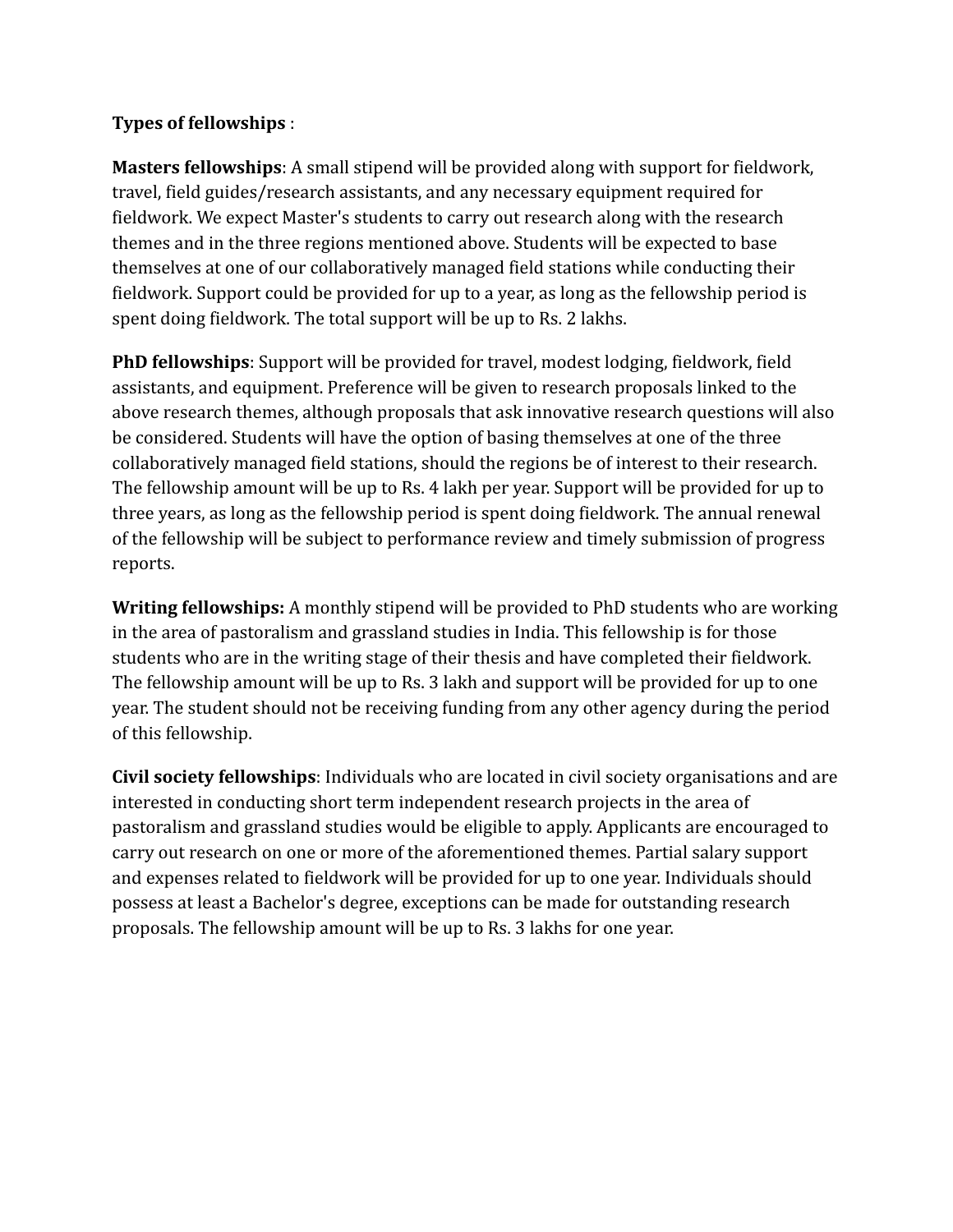## **Selection Process:**

Applications will be reviewed in quarterly meetings of the Scholarship Committee. All decisions of the committee will be final.

## **How to apply:**

Applicants should submit:

## **Masters fellowship:**

- 1. CV including name and contact details, current university affiliation, and date of admission.
- 2. A brief research proposal describing the research problems, methods, and relevance of the study. The proposal should not exceed two pages (not including a bibliography).
- 3. Budget proposal not exceeding one page. The budget covers expenses for a small stipend, fieldwork, return trip economy class air travel, field assistants/guides, and any necessary equipment required for the fieldwork. Support is available for up to Rs. 2 lakhs, for up to 1 year. The support awarded will be based on a review of the budget proposal.
- 4. Two recommendation letters

# **PhD fellowship:**

- 1. CV including name and contact details, current university affiliation, and date of admission.
- 2. A brief research proposal describing the research problems, methods, and relevance of the study. The proposal should not exceed five pages (not including a bibliography).
- 3. Budget proposal not exceeding one page. The budget covers travel and modest lodging expenses for fieldwork (mention the expected monthly expenditure for both), field/research assistants (mention the purpose and duration for which field/research assistant is required, the expected number of such assistants needed and their wages), and any necessary basic equipment required for the fieldwork. Support is available for up to Rs. 4 lakh per year, for 3 years. The support awarded will be based on a review of the budget proposal.
- 4. Two recommendation letters, out of which one must be from the thesis supervisor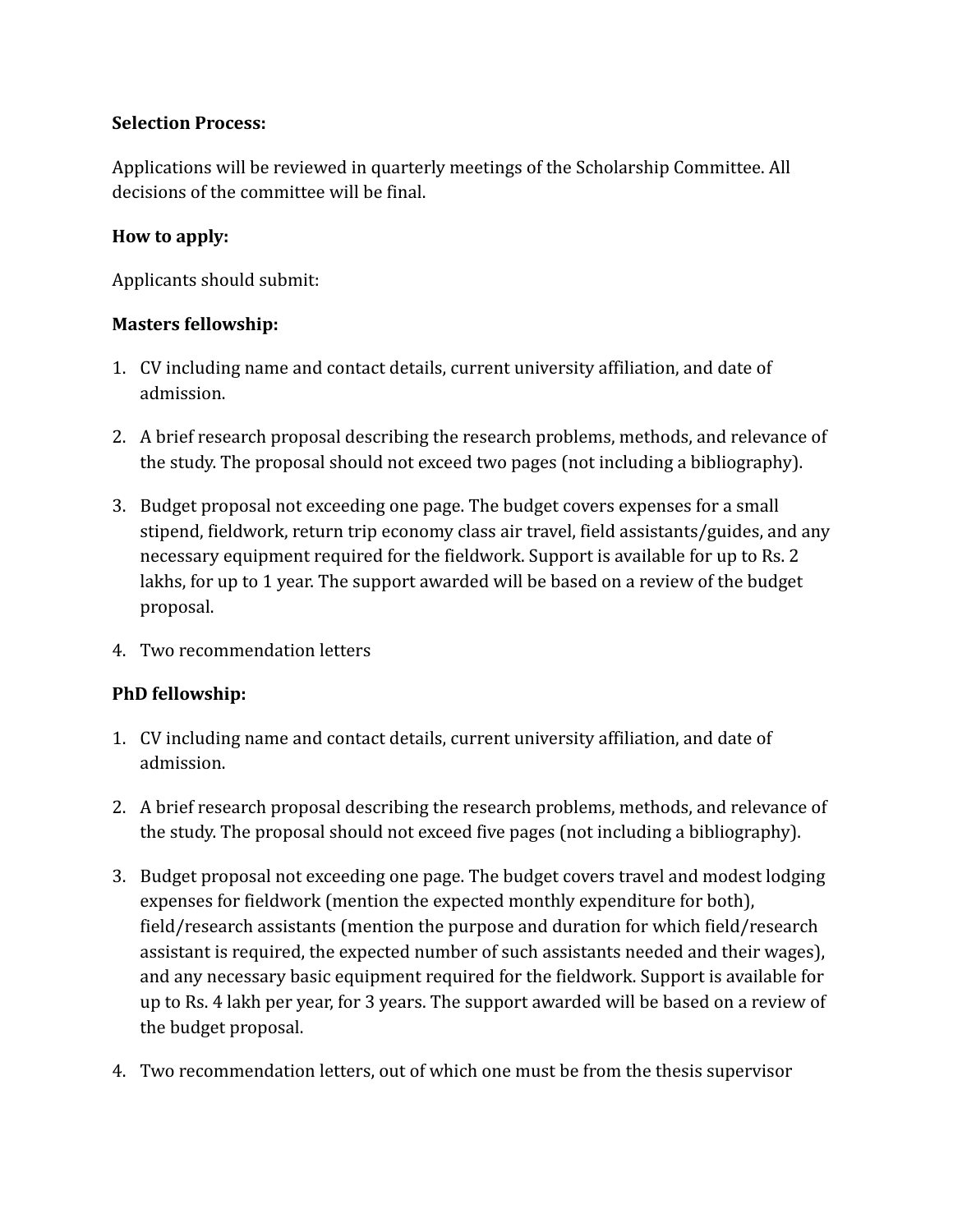## **Writing fellowships:**

- 1. CV including name and contact details, current university affiliation, and date of admission.
- 2. A copy of the institutionally approved research proposal of the doctoral project detailing the research problems, methods, and relevance of the study.
- 3. A status report of the fieldwork, signed by the thesis supervisor.
- 4. Budget proposal not exceeding one page. The budget should mention the expected monthly expenditure with a justification for each item. This provides monthly stipend support. The total amount of support available is up to Rs. 3 lakh for one year. The support awarded will be based on a review of the budget proposal.
- 5. Two recommendation letters, out of which one must be from the thesis supervisor

## **Civil society fellowship**

- 1. CV including name and contact details, current university affiliation, and date of admission.
- 2. A brief research proposal describing the research problems, methods, and relevance of the study. The proposal should not exceed 2 pages (not including a bibliography).
- 3. Budget proposal not exceeding 1 page. The budget covers partial salary support, fieldwork expenses, and field assistants. Support of up to Rs. 3 lakhs is available for one year. The support awarded will be based on a review of the budget proposal.
- 4. Names of two referees.

**Timeline:** Applications will be accepted around the year and assessed at quarterly scholarship committee meetings.

Please contact Aniruddh Sheth **[\(aniruddh@centreforpastoralism.org\)](mailto:aniruddh@centreforpastoralism.org)** for any queries.